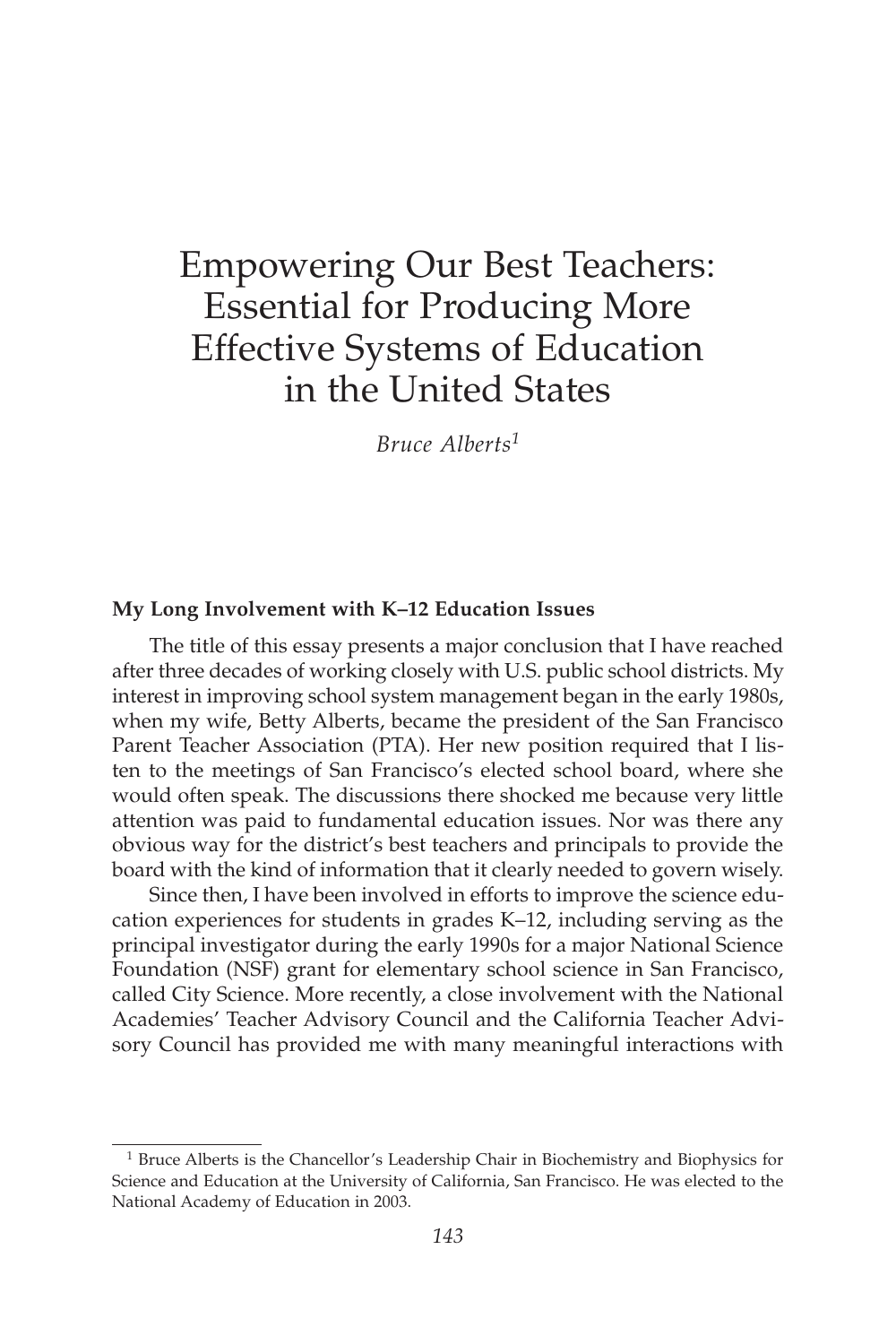some of our nation's most outstanding science and mathematics teachers.<sup>2</sup> In addition, since 2005, I have served as the board chair for the Strategic Education Research Partnership (SERP), a nongovernmental organization (NGO) that works closely with a set of school districts that serve as field sites for its research and development efforts (National Research Council, 2003; see also http://www.serpinstitute.org).

## **The Dysfunctional, Top-Down Management of U.S. School Systems**

Long ago, U.S. business learned the benefits of constantly soliciting advice from workers on the shop floor by studying the startling success of the Japanese automobile industry. However, the vast majority of U.S. school districts, failing to adjust to this fact, remained top-down, hierarchical operations. To make matters worse, the federal government's No Child Left Behind Act of 2001 introduced a heavy-handed emphasis on test-based accountability, with sanctions for failing schools. These top-down demands on U.S. K–12 education systems have exacerbated the "command and control" tendencies in school districts. The terrible consequences are articulately expressed by an East Coast leader in science education and outreach:

We are currently working in several of the schools, and here's my assessment of what I have seen. Compliance has replaced a focus on learning. What you hear from the very well-intentioned people who work in the neighborhood schools is a version of: "you can't believe all the things we have to do." They see themselves less as individuals who are trying to help kids learn, and more as victims of a system that is ordering them about and oppressing them. Strong words, I know, but I find it stunning that we have turned too many of our schools (particularly poor, urban ones) into such spectacular messes. From the principals to the teachers, no one feels entitled to exercise their authority to think how they can use what they are being asked to do to effect meaningful change.<sup>3</sup>

What this means for our teachers is reflected in a Finnish high school teacher's summary after his recent visit to U.S. schools:

Well, a surprise for me was in States that I have heard many, many stories about how bad the teachers are in the U.S.... But those four months I was there and I traveling through many, many classrooms in that time, and I didn't see any bad teachers. But I saw teachers that work way more than I do....Teachers in the U.S. have to work too much, I wouldn't say

<sup>2</sup> See http://sites.nationalacademies.org/dbasse/tac/index.htm and http://ccst.us/ ccstinfo/caltac.php.

<sup>3</sup> Personal communication, April 27, 2015, Margaret Honey, President and CEO, New York Hall of Science.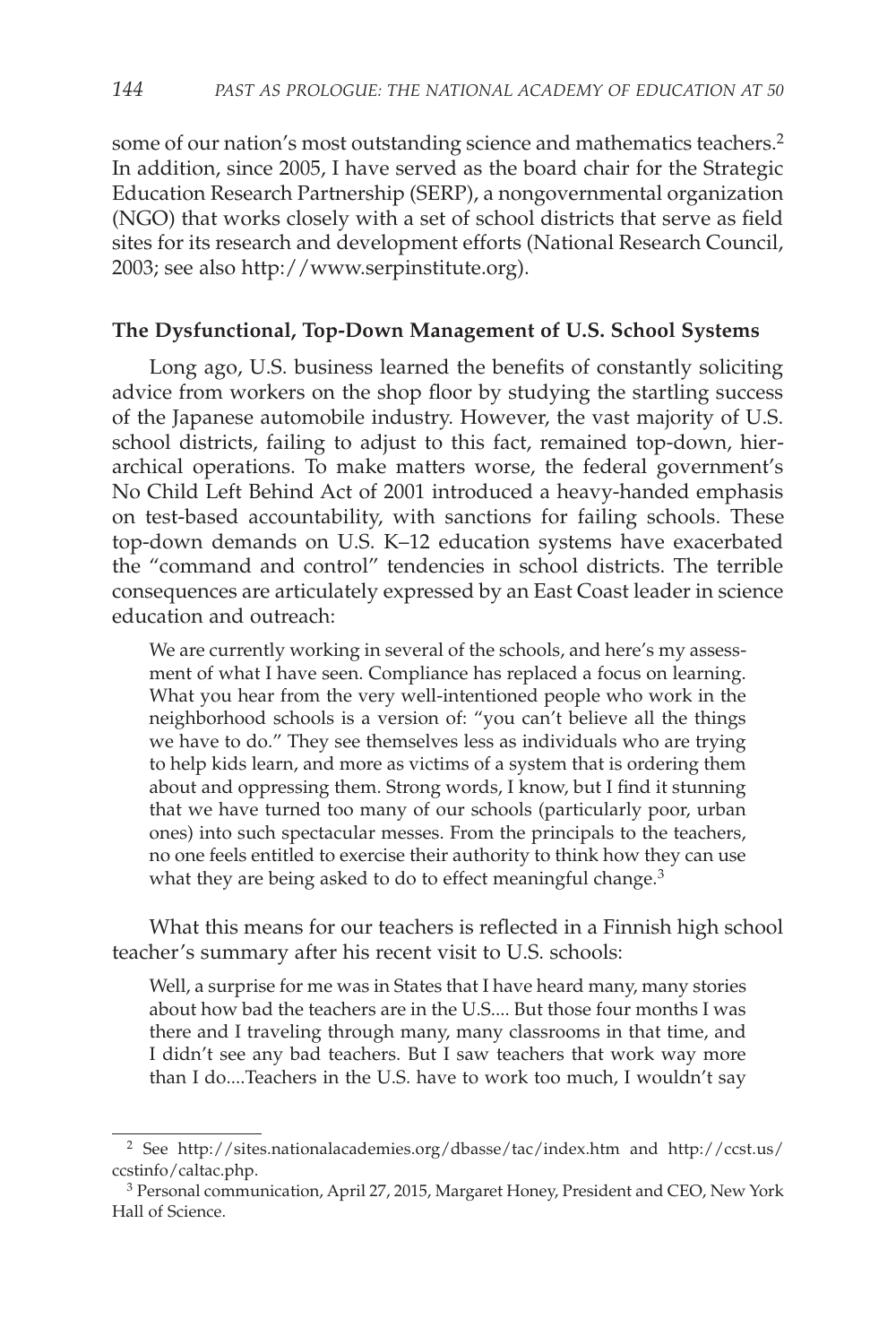nonsense, but too much on what doesn't help teaching or doesn't help learning—Lots of reports, lots of meetings with no goal, and maybe meetings just for meetings, and also reports on students. You know, "they have done this and they have done this." They work hard, but not with the students. They work hard with the system. And that was the biggest difference in our educational systems. (English, 2014, Chapter 18)

My daughter Beth Alberts, a high school science teacher, reports that nearly everyone in her school district "works hard with the system"—not only the teachers, but also the principals and the central office staff. There are too many regulations and forms to fill out. Everyone blames someone else for the "messes"—the principals blame the district, the district blames the state, and the state blames the federal government.

## **From the Top Down: Sins of Commission and Sins of Omission**

The bureaucratic burdens in U.S. school districts can be classified into two categories: sins of *commission* and sins of *omission*.

The sins of commission consist of demands placed on schools and teachers that interfere with student learning, either through destructive requirements (e.g., a month of test preparation each spring) or through destructive rules that prevent teachers from teaching well, as noted in the example below.

As a cell biologist, I claim that a living cell is the most amazing thing that we know about in the universe: a tiny sophisticated chemical system that can replicate itself indefinitely. All students should experience the wonder of the living cell in science class. For decades, a standard experiment for 12-year-olds has had them rub the inside of their cheeks with a Q-tip; they then transfer the material picked up by the cotton onto a glass slide, allowing them to examine some of their own cells in a microscope. In California, this harmless experiment cannot be done without obtaining signed parental permission for each student involved. To further discourage this bit of active science, each student's slide must be discarded in a toxic waste container, which the school district is required to dispose of specially. No one seems able to explain the rationale for either of these two requirements. However, these restrictions, and many others like them, help to explain why middle school students generally find cells boring. To protect them from their own cheek cells, they instead memorize what a cell looks like from drawings in their textbook. This is an example of what I call a sin of commission.

My example of a sin of omission likewise comes from science education, where materials and supplies are required for the inquiry-based, active science learning that has long been called for in our nation's schools (American Association for the Advancement of Science, 1986; National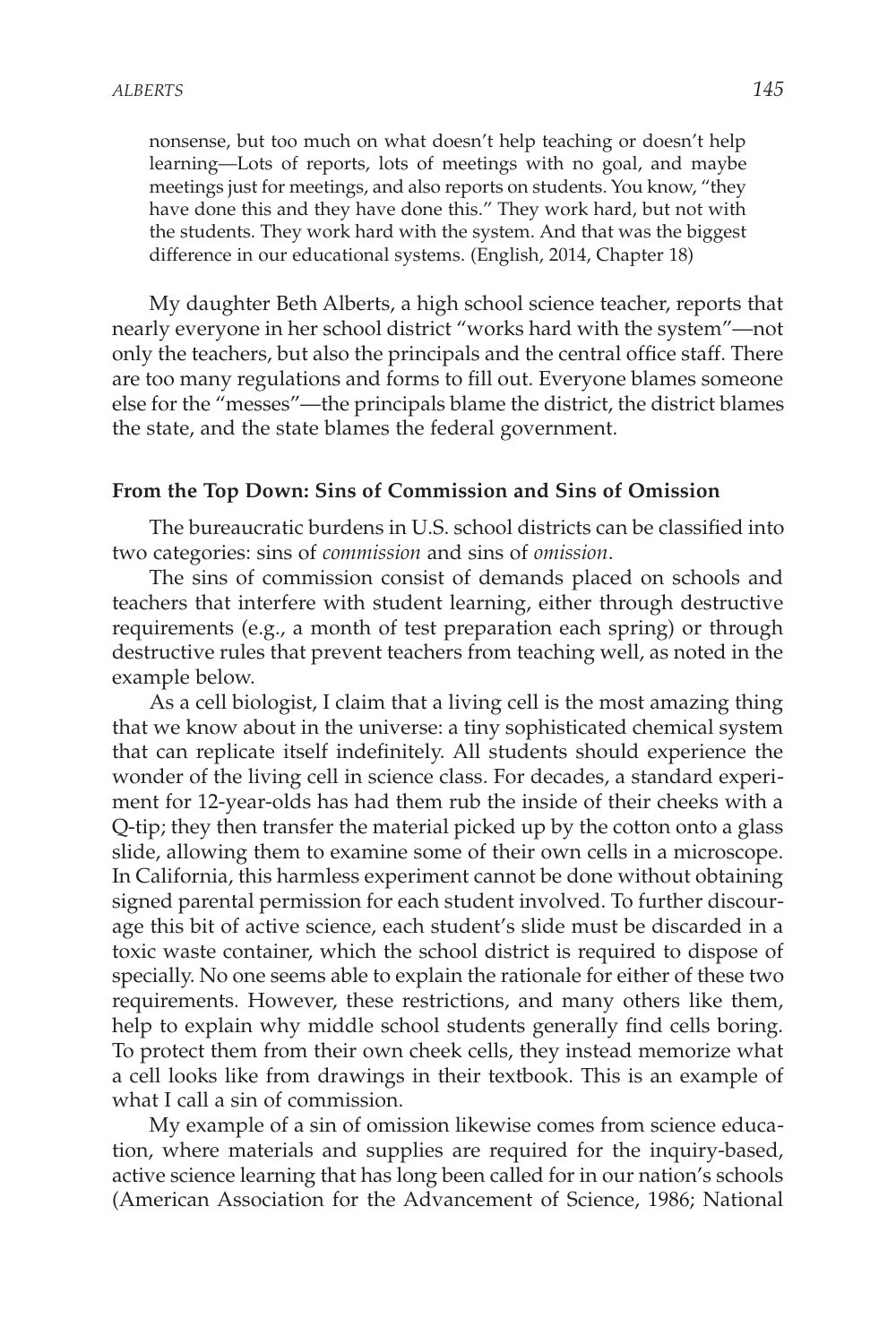Research Council, 1996, 2012). In 2007, the San Francisco Unified School District (SFUSD) purchased the Full Option Science System (FOSS) units for all of its elementary school teachers. However, it neither provided adequate professional development for the elementary teachers in its approximately 70 elementary schools, nor restocked the consumable supplies in the FOSS kits after they were used. As a result, much of the investment made in these high-quality science units was wasted. I attribute this failure to the fact that the top district leaders were unaware of the problems, being far too insulated from what actually happens in the schools.

## **A Systemic Undervaluing of Teachers and Their Expertise**

Ronald Thorpe, in his important article "Sustaining the Teaching Profession," wrote the following after meeting with a group of our nation's best teachers, who had recently completed a year in Washington, DC, as Einstein Distinguished Educator Fellows.<sup>4</sup>

They were not looking forward to returning to their schools and classrooms. Why? Because they had just experienced—perhaps for the first time in their professional lives—what it is like to be treated as a real adult with real knowledge, skills, and opinions.... They would never receive such respect back in their schools, where they might even encounter resentment from colleagues and administrators. What a loss! (Thorpe, 2014, p. 15)

The bottom line is that if our schools cannot reabsorb the handful of Einstein Fellows and give them more responsibility for improving teaching and learning, there is no hope for our profession and our schools.... Everyone involved with schools and districts must find ways to use the talent they have among their teachers to the greatest advantage. Holding them in lock-step positions forces the best people out of the profession and undoubtedly convinces many people not even to explore the possibility of becoming a teacher. (Thorpe, 2014, p. 15)

How can we change the culture of schooling so that it becomes routine and expected that outstanding teachers will provide effective, regular input to help steer their school district's (and their state's) policies and practices? School districts cannot succeed as strictly hierarchical organizations with a "command and control" mode of operation. Unless the United States can make serious inroads on this problem, we will never have public school systems that make the best decisions for their students. Nor will we be able to attract and retain a talented teacher corps. (Thorpe, 2014)

<sup>4</sup> See http://www.trianglecoalition.org/einstein-fellows.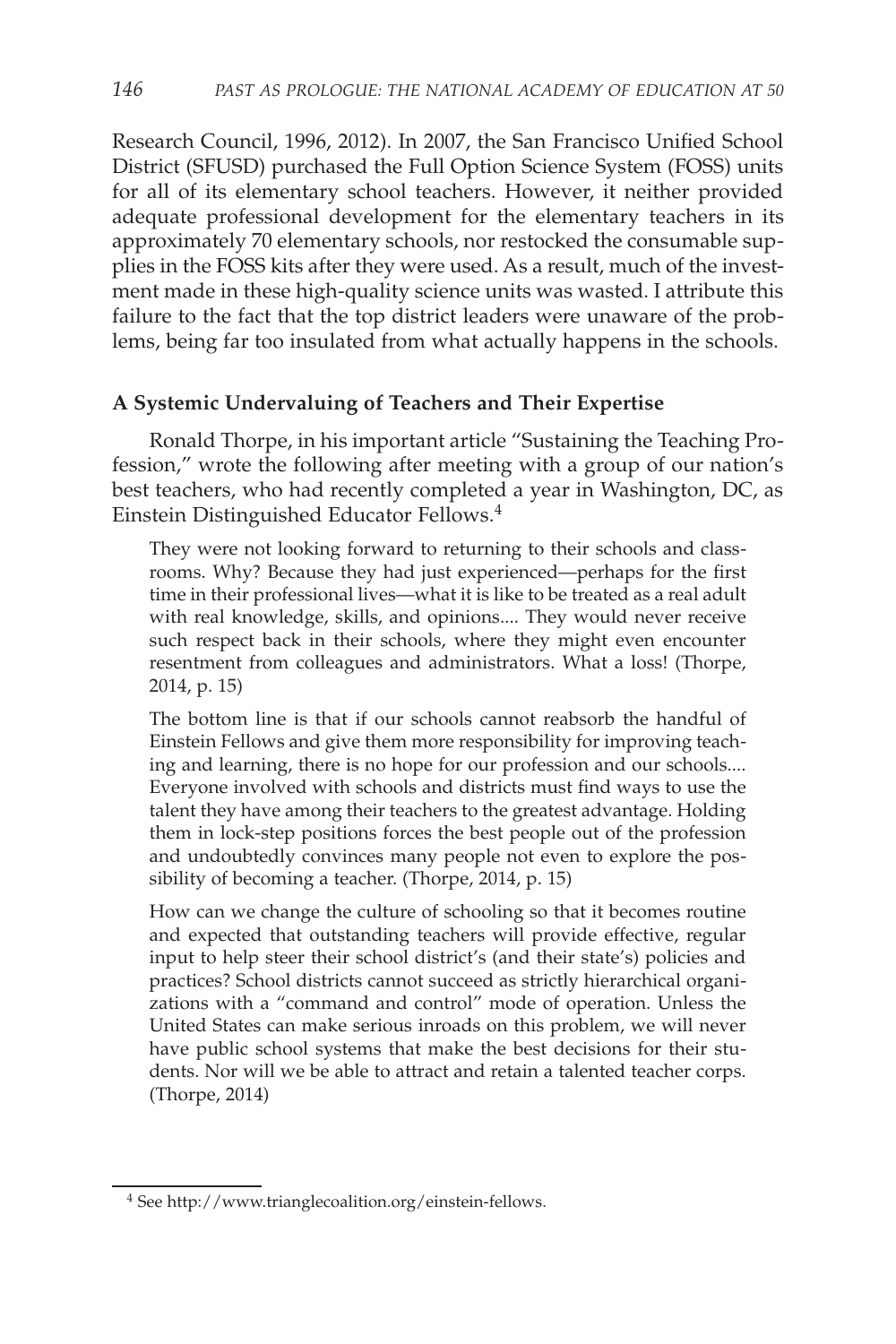#### **Current Attempts to Make Better Use of Teacher Expertise**

In recent years there has been an increasing, widespread recognition of an urgent need to do much more to empower our best teachers. A 2015 book, *The Cage Busting Teacher*, contains a list of more than 30 organizations with such aims (Hess, 2015). Most seem focused on creating a cohort of lead teachers who use their skills to improve their own schools, through mentoring sets of their teacher colleagues and/or through various forms of distributed school governance (see Berry & Byrd, 2013; Hess, 2015; Valdez & Broin, 2015, for a range of such efforts; see also http:// www.teachingquality.org and http://www.teacherpowered.org/about).

Especially notable is a push for "teacher-led schools" with distributed leadership—schools in which the teachers select their leaders, select their colleagues, and set schedules—while also determining staffing patterns, the learning program, and school-level policies. This form of management makes great sense to me, resembling the way that departments are managed in universities. For example, I find it amazing that school principals so often act alone in hiring new teachers for a school. Sadly, most current school leaders appear to lack the skill set and vision needed to build the collaborative, team culture required for real school improvement (Talbert, 2010).

The current attempts to improve schools by treating teaching as a true profession will be important for improving the quality of education that students receive in our schools. However, I find them insufficient. We also need a much stronger focus on harnessing the wisdom of lead teachers to continuously improve our local, state, and national education systems.

## **The Urgent Need for a Change in School System Culture**

My personal sense of frustration was forcefully expressed by Alfred North Whitehead:

The art of education is never easy. To surmount its difficulties, especially those of elementary education, is a task worthy of the highest genius.... [But] when one considers ... the importance of this question of the education of a nation's young, the broken lives, the defeated hopes, the national failures, which result from the frivolous inertia with which it is treated, it is difficult to restrain within oneself a savage rage. In the conditions of modern life the rule is absolute, [a country] that does not value trained intelligence is doomed. (Whitehead, 1929, p. 14)

The urgent need for action in harnessing the "trained intelligence" of our many outstanding teachers leads me to raise two important questions. Might a coalition of organizations across the United States launch a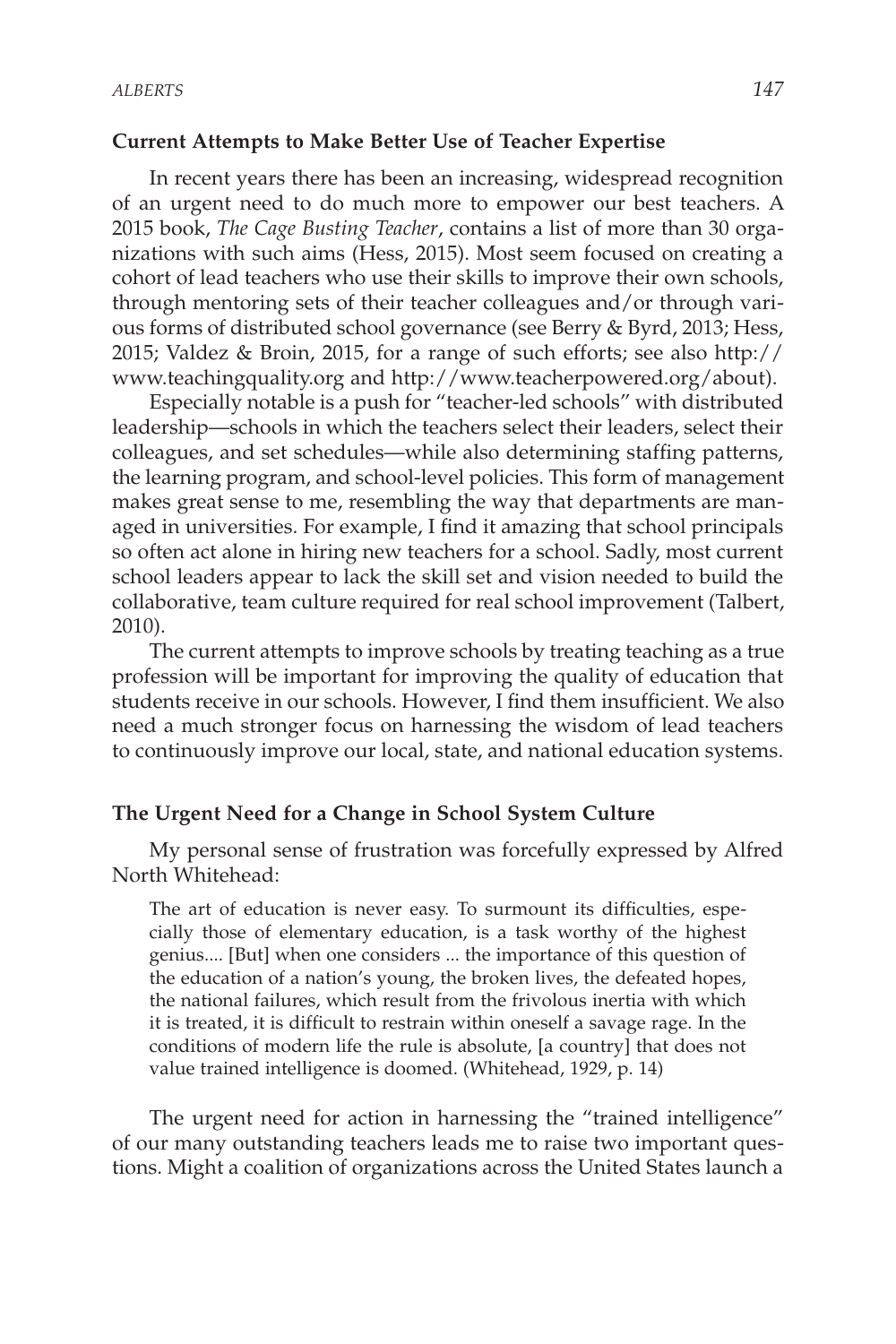movement to create a new expectation with respect to school system governance in the United States? If so, then what might its initial strategy be?

To have any chance of altering the deeply embedded, hierarchical culture of today's school districts, any new expectation must not require substantial restructuring of the bureaucracy. Furthermore, to be effective, it should not completely remove the lead teachers involved from their classrooms, converting them into "bureaucrats" who are viewed as being out of touch with reality by their colleagues.

# **A Possible Strategy for Improving Education Through Systemic Teacher Leadership**

Given the above constraints, what might be a successful strategy for empowering teachers in a way that openly and explicitly uses their wisdom of practice to improve the effectiveness of school systems? This essay ends with some suggested ingredients of such a plan, focused at the school district level and presented as a series of possible steps.

- 1. The teacher empowerment process would begin with an announcement by the superintendent and/or the district's school board that a small group of outstanding teachers will be specially selected to serve in an advisory role. This "Teacher Advisory Group" would be chartered to provide the superintendent (and board) with honest feedback from the district's classrooms. The group's findings and advice on how to adjust school district services and policies to improve the education of students would be disseminated as public information.
- 2. The critical next step would be careful selection of a small set of lead teachers for each school district (perhaps 10 teachers, depending on district size). These experienced individuals would continue their teaching for 50 percent time, while being paid to perform meaningful, non-bureaucratic leadership roles for the remaining half time. To ensure a strictly merit-based selection and strong credibility, these teachers should have received some type of outside recognition, such as National Board Certification. Ideally, they would be selected by a panel that includes representatives of some of the district's local partner organizations (e.g., colleges, parent teacher associations, business groups, and/ or education NGOs). Each lead teacher would be appointed for a fixed time period (e.g., 3 years), with overlapping terms that ensure rotation.
- 3. The range of issues to be considered by this new Teacher Advisory Group would need to be specified in writing to make sure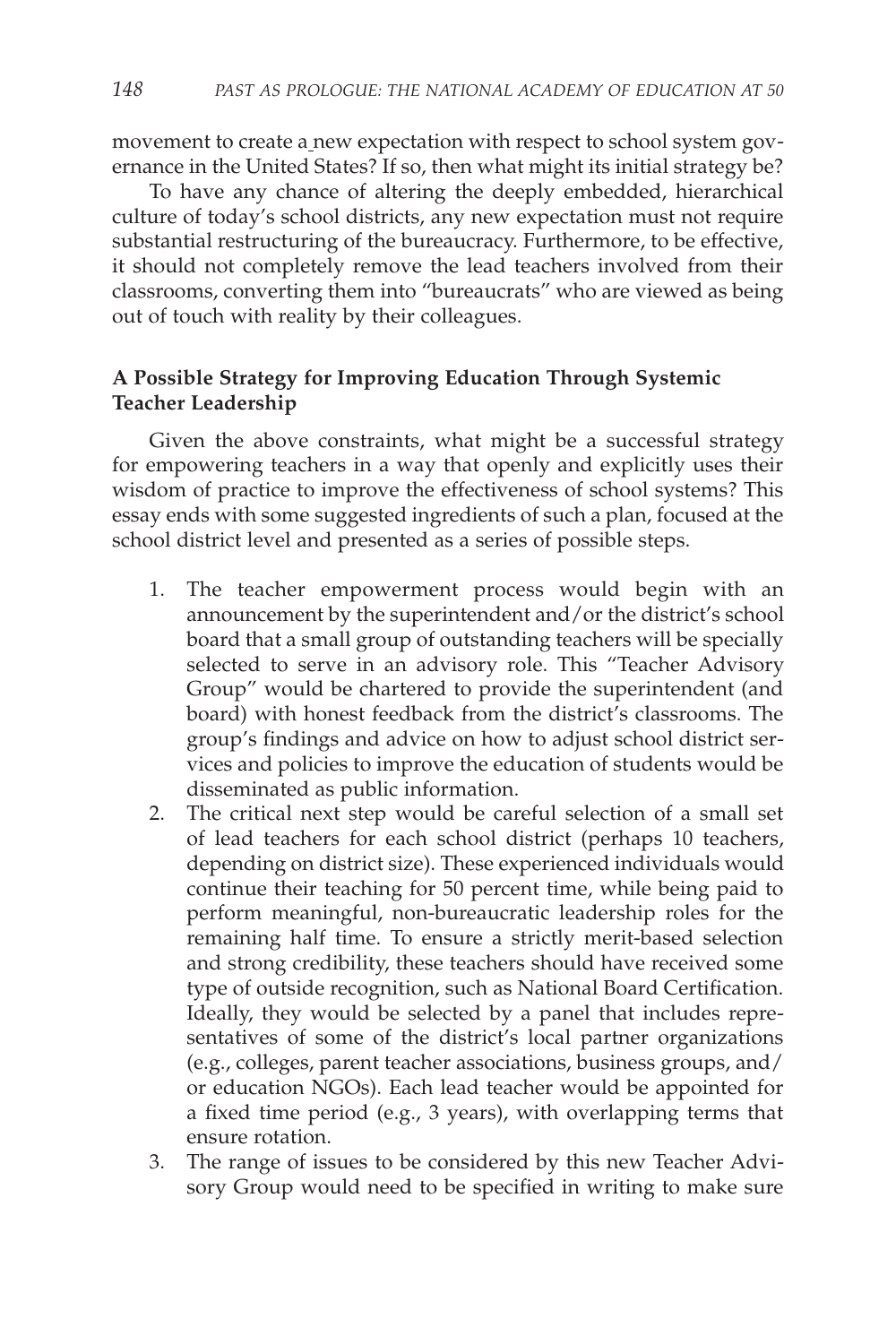that it focuses on the appropriate issues. It is critical that the group not be distracted by issues covered elsewhere, such as teacher compensation (addressed by the teachers union), the closing or restructuring of specific schools (addressed by the school board), and so on. To help catalyze a national movement, a set of model charters for such a group should be produced and widely promulgated by interested experts—including teachers unions and NGOs involved in education.

- 4. Although personnel in the district central office will be important sources of advice and technical support, the Teacher Advisory Group must not be viewed by colleagues as just another part of central office bureaucracy. To this end, for the entire range of issues included within their remit, the group should be empowered to determine its own mode of operation, as well as the priority issues that its members will address each year. The group should be empowered to elect its own officers and to divide tasks appropriately (e.g., chair, vice chair, secretary, communications, website maintenance).
- 5. To ensure its relevance and credibility, this Teacher Advisory Group will need to reach out energetically to other teachers in the school district, periodically soliciting their input and feedback, while constantly keeping them informed with regard to its activities. However, it is important that the group use its own judgment to lead—avoiding a mere reporting on average teacher opinions, for example.
- 6. Because much of what is being suggested represents new territory in U.S. education, a vigorous, high-quality research effort should be launched to study the successes and failures of this new national effort to provide useful guidelines for improving such teacher empowerment processes in the future. Hopefully members of the National Academy of Education would play an important role in such efforts.

In the space allotted for these essays, I have not found room to discuss mechanisms for incorporating more teacher wisdom into state and federal policymaking. However, a much louder voice is needed for our best teachers at these higher levels as well. For science and math education, a start has been made at the national level with the annual appointment of Einstein Distinguished Educator Fellows and the establishment of the National Academies' Teacher Advisory Council. Likewise, the California Teachers Advisory Council represents a start at the state level (see Footnotes 2 and 4). However, in the future even more effective ways to engage